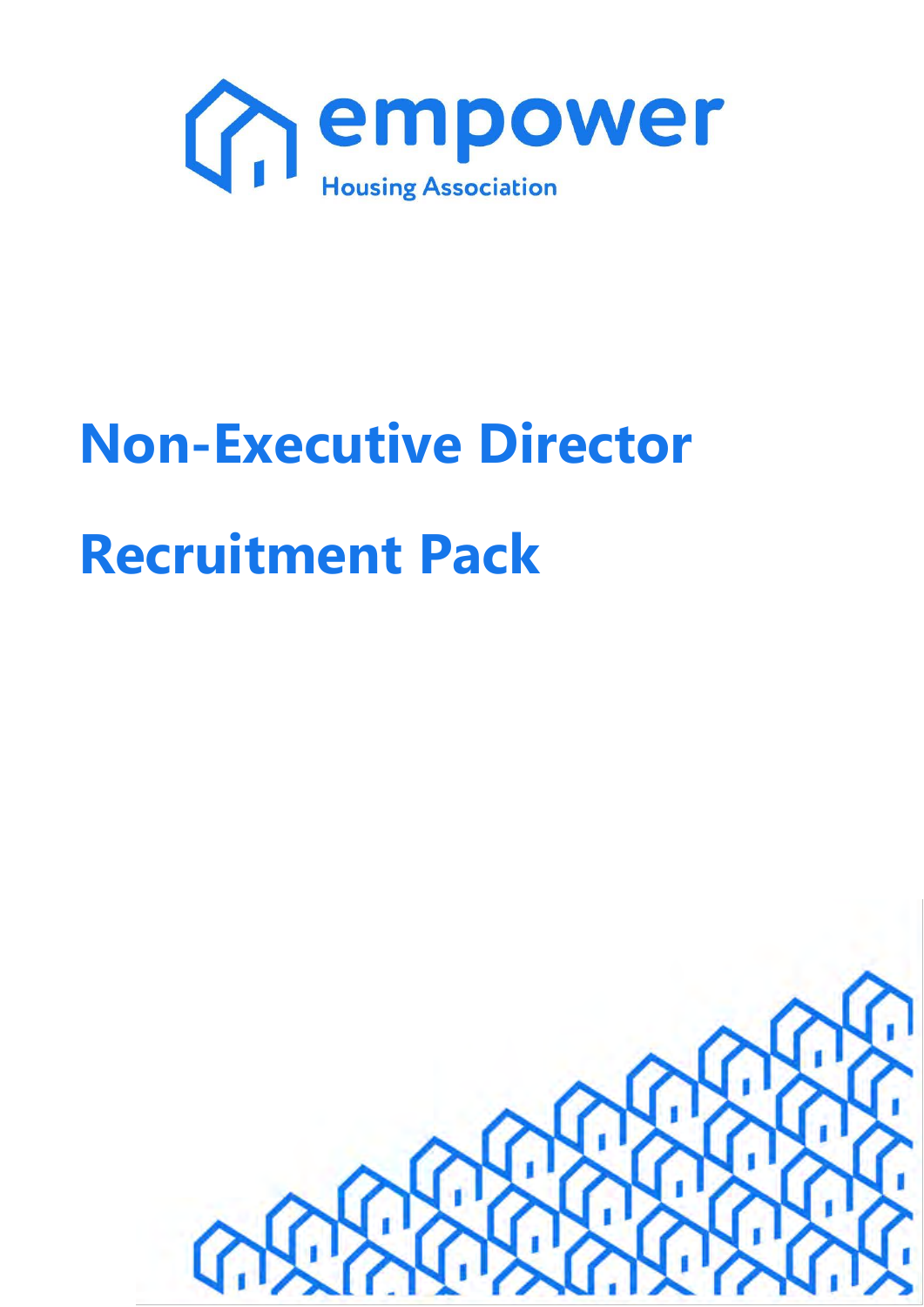



### **Welcome letter from the Chair**

Thank you for your interest in joining the Empower Housing as a Non-Executive Director.

We're looking for an authentic and enthusiastic NED who is passionate about supporting people to live independent lives: a chance to invest your skills and experience where it can make a real difference

It is important that our Board members embrace our commitment to providing forever homes to those who need them the most, working with tenants, their advocates and care providers to create excellent home environments tailored to the individual's needs.

Following the retirement of our long-standing CEO last year, the Interim CEO has played a key role in supporting the organisation and board through the changes recently identified by the Regulator of Social Housing. We have an amazing team who are committed to our tenants and the work we do, supported by a new Board who bring a wealth of experience and sound judgement to guide us through the next phase of our journey.

The work of Empower is not easy, but it is very rewarding. We provide supported housing to over 210 properties, providing a home to nearly 450 tenants. Demand for the type of accommodation we provide is very high and our Board want to see more homes provided in a sensible and balanced way. Our new CEO will play a key role in sustaining and developing lasting relationships with partners to support sensible growth.

Empower is a small Organisation with a team of 20 providing a high-quality housing service to our tenants. We are committed to providing homes that allow our tenants ability to thrive. We are focused on engagement with all of our tenants and partners to genuinely influence what and how we do things.

The Board now requires a NED who can bring practical experience and knowledge of care, supported housing or adult social care. Empower is an amazing organisation doing amazing things to those who need them most. In this role we need a NED who can work with the Board and the CEO to sustain and develop our future. If you are that person, we'd love to hear from you!

### **Mark Dunford**

**Chair, Empower Housing**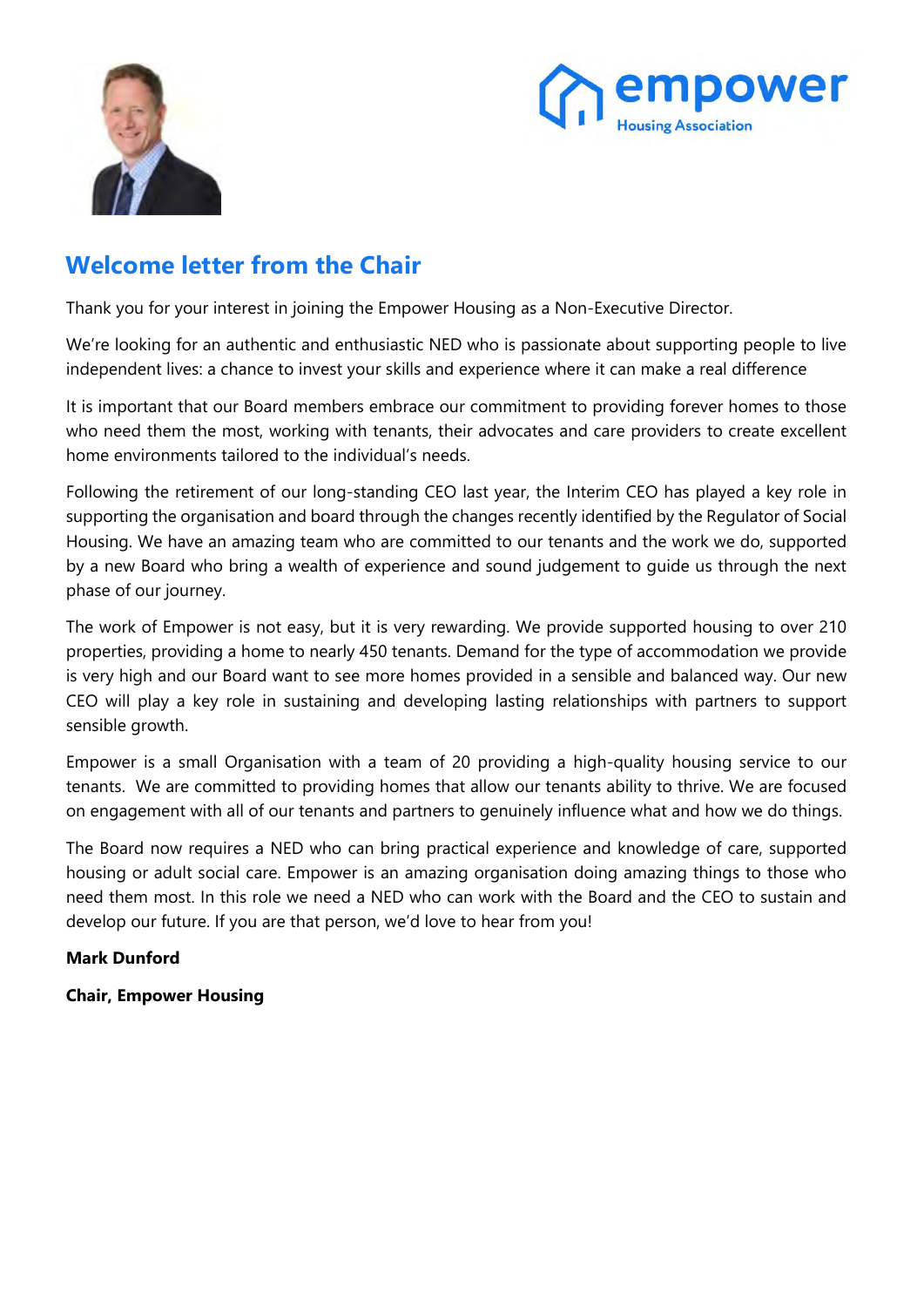

### **About Empower**

power

### **Who is Empower?**

Empower Housing Association was established in August 2003 as an independent, not for profit organisation, specialising in providing homes for people with disabilities. We manage 211 properties across England and Scotland providing homes for 445 residents that meet their needs.

We believe everyone deserves a home for life. Our properties are mainly bungalows in residential areas allowing less able people to live in communities and enjoy their life to the full.

At Empower we only provide homes for people with supported housing needs and being experts in this field allows us to focus on what matters most to our residents, who often have very diverse needs.

We work closely with partner agencies to provide quality bespoke independent supported living accommodation in the community. With our person-centered approach in mind we aim to work closely with our tenants to provide and deliver high quality housing and service.

We work with a very diverse group of tenants most of who have significant and complex needs. When we find a home for one of our residents we work very closely with advocates, care providers and the Local Authority to ensure the home and associated management services meet our residents' individual requirements.

#### **Our Purpose**

To provide specialised housing solutions that allow people to live independently enabling their ability to thrive.

### **Our Values**

#### **We are Caring**

We care passionately about what we do and have the utmost respect for people and their abilities

#### **We are Supportive**

We work with our partners to find creative and innovative solutions to tenants needs. We recognise the importance of our team are committed to being an employer of choice

#### **We are Inclusive**

We are instinctively honest and open. Our team are committed to the work we do and put the individual needs of our people at the heart of all we do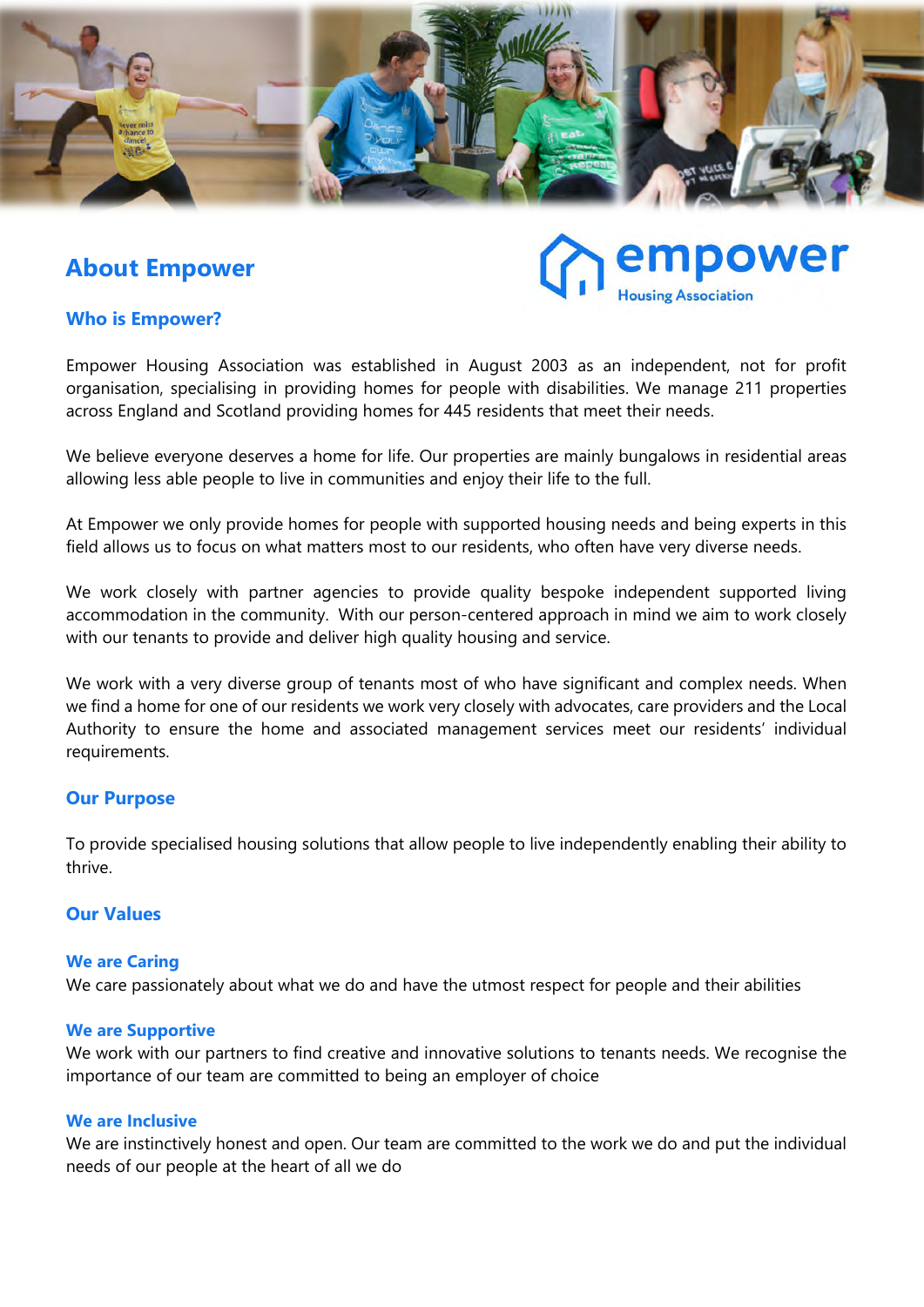### **Management Team**



### **Lee Sugden – Interim CEO (2021)**

Lee joined EHA in 2021 following the retirement of the previous Managing Director. Lee is an experienced CEO and Finance Director having worked in social housing for over 25 years.



### **Michelle Lee - Operations Director (2003)**

Michelle has been employed by EHA since 2003, when the company started trading. Michelle has experience in Rent Management and oversees the day to day running of the office. Michelle has the following housing qualifications: Chartered Institute of Housing Level 3 National Certificate in Housing, AAT Level 2 Certificate in Accounting, and BA in International Hospitality Management.



### **Nicola Norris - Benefits Manager (2006)**

Since starting with EHA Nicola has experience with working within the Maintenance, Housing Management and the Rent Departments. Nicola has holds a CIH qualification for Supported Housing. Nicola now leads the Rents and Housing Management department. Nicola also holds a Level 4 Diploma in Counselling and Psychotherapy.



### **Sharon Walker - Development & Compliance Manager (2007)**

Since starting with EHA Sharon has worked in within the Maintenance, Rent and Development Departments as well as providing housing related support to all tenants. Sharon continues to work alongside John in the development and also oversees the implementation of Compliance whilst liaising with the relevant departments. Sharon has received a CIH qualification for Housing, Advice and Information.



### **Anthony Moore** – **Building Quality Manager (2016)**

Anthony has been working with EHA since December 2016 as a Building Quality Manager and leads the maintenance department. Anthony has worked within construction over the last 35 yrs and is a qualified time served carpenter and joiner. He holds a Construction site manager NVQ Level 4 CSCS card. Anthony works alongside the development and compliance departments.



#### **John Plowman** – **Development & Facilities Manager (2017)**

Since joining EHA John has worked within the Development department overseeing the development phase for all newly aquired properties. John has a wealth of knowledge in the supported living sector.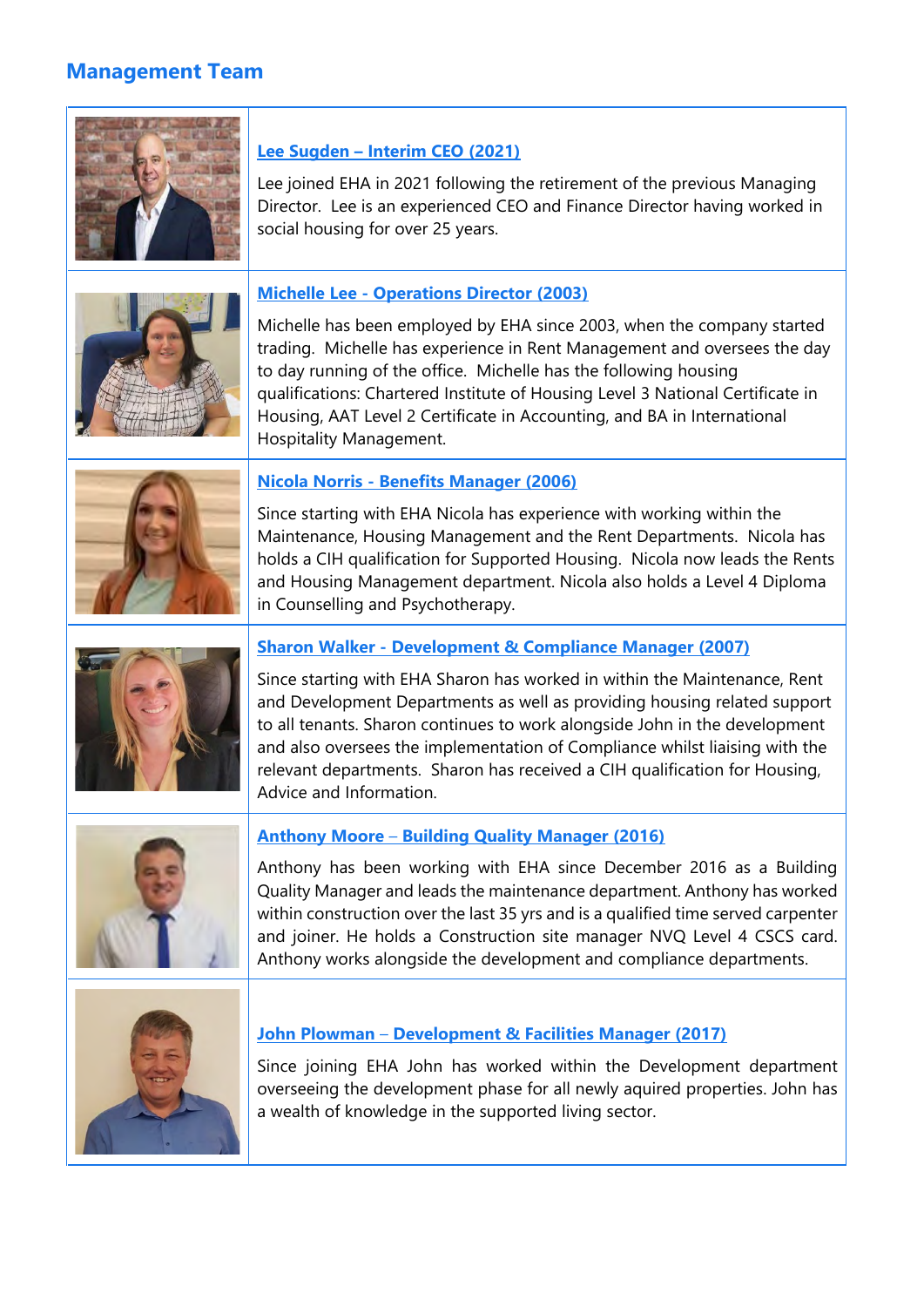### **Our Board**



### **Mark Dunford - Chair of the Board**

Mark has been involved in social housing the majority of his career. As a qualified accountant his current role is Executive Director of Finance & Commercial at Together Housing Group, one of the largest housing providers in the North. He has held a number of NED roles in the past & is currently a Group Board Member at Livv Housing Group.

### **Marcus Evans**



Marcus is the Director of Governance and Compliance at the Sovini Group. He has a BSc Hons Degree in Governance and has 12 years' experience of working within housing at an Executive management level. Prior to this, he has 15 years of experience working for a number of Local Authorities. Marcus also acts as company secretary for a number of companies and is the Chair of Governors at a primary school. Marcus is also a non-Executive Board Member at the Prima Housing Group. Marcus is looking forward to ensuring Empower Housing demonstrates excellence in its governance arrangements.

### **Rob Wakefield**



Rob is the Chief Executive at Community Gateway Association, taking up the position in 2017 following 6 years as Executive Director of Resources. Rob is a qualified accountant and prior to joining Community Gateway worked in both local government and housing association roles across the North West. Rob is also an experienced non-executive having served on the board of housing, education and charitable bodies. As well as supporting Empower Housing Rob is currently a non-executive on the board of Arawak Walton, the largest independent black and minority ethnic Housing Association operating in the North West, and a Trustee of Preston Vocational Centre, a charitable organisation providing construction-based training and development opportunities to young people in Preston.

### **Tracy Woods**



Tracy is the CFO at First Choice Homes Oldham and oversees the Corporate Services Teams including Finance, ICT, Governance Risk and Assurance and People and Culture as well as the Development Team that supports plans to deliver 850 homes by 2026. Tracy's career spans across a range of sectors both in the private and housing sector, in the latter years being focused on delivering change and transformation, including a merger of two housing associations and a disposal of a division of a large corporate organisation. As an experienced NED she is committed to ensuring that the organisation has strong governance, financial and operational resilience to support the delivery of Corporate Plan aspirations.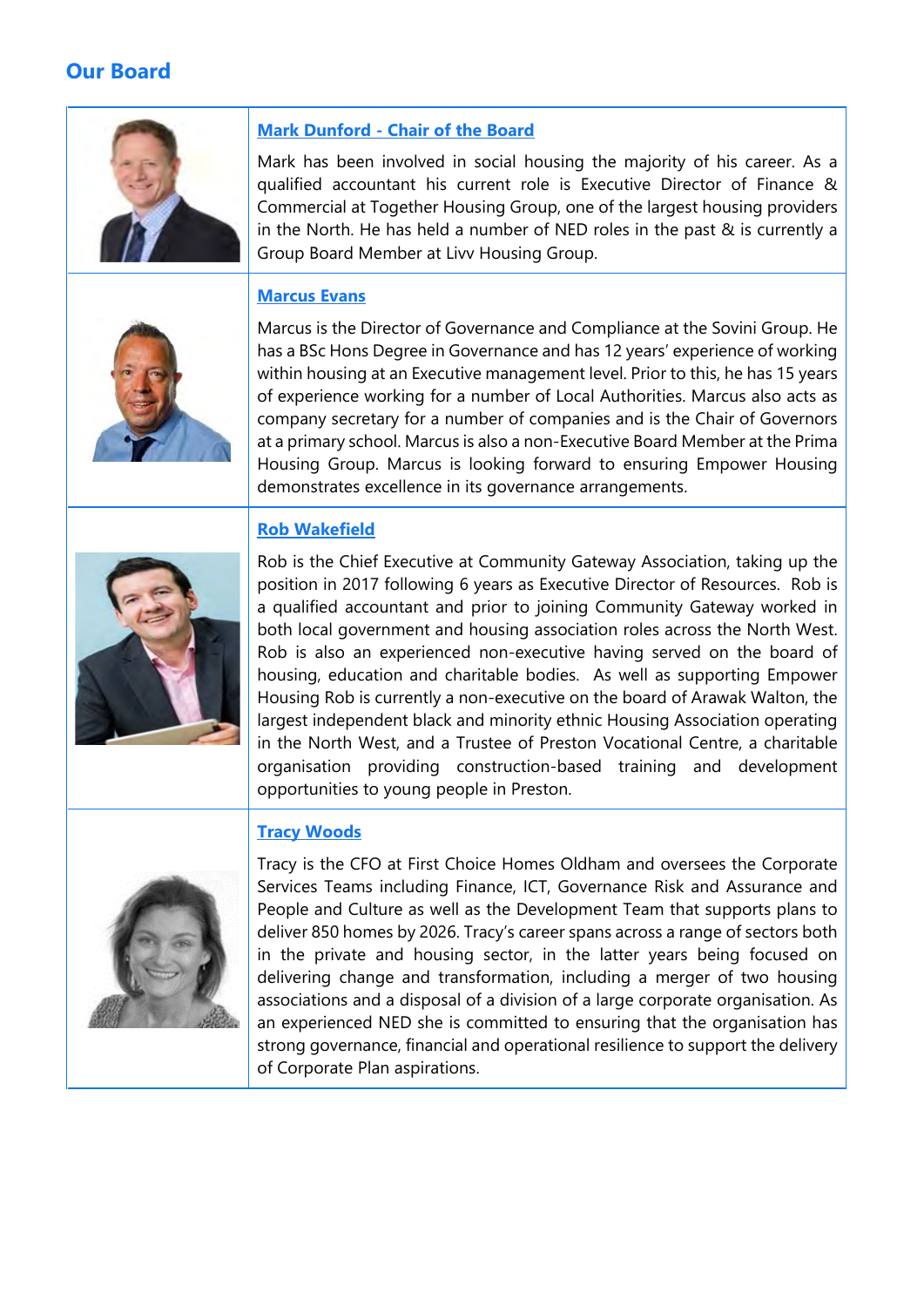

### **Stephanie Murphy**

Stephanie was appointed Chief Executive of Castles & Coasts in July 2017. Prior to that, she was Chief Executive of Two Castles Housing Association, from 2005. In leading the organisation, Stephanie has extensive experience of business planning, risk management, governance and service improvement and she is passionate about the right values and behaviours driving success in business.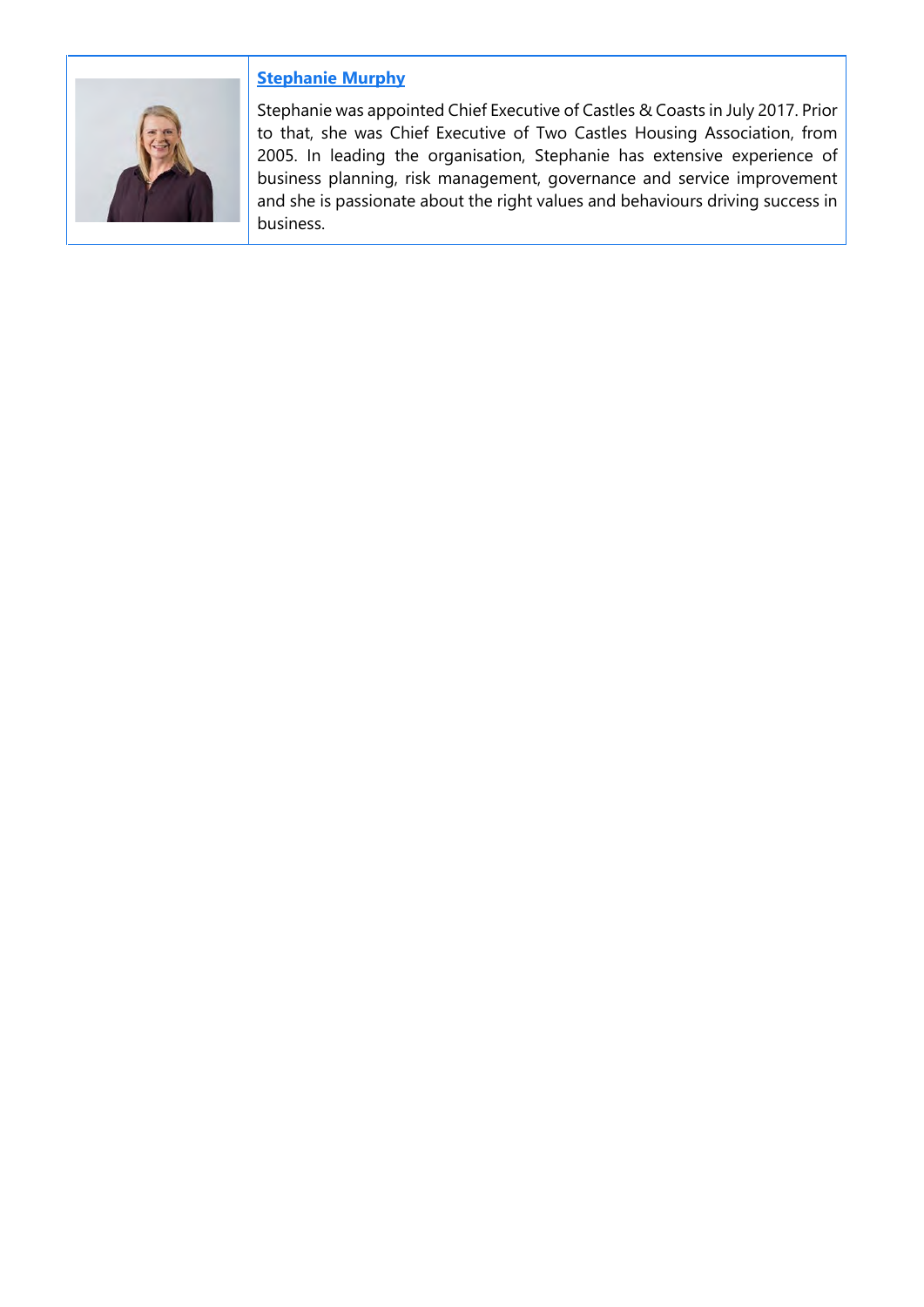### mpower **Iousing Association**

### **Zack's Story**

Inspirational Zack Kerr is the man behind a national campaign which has transformed the lives of thousands of disabled people and their families.

Zack, who has quadriplegic cerebral palsy which affects his limbs and speech, was inspired to launch the Changing Places campaign with his family back in 2017, after growing frustrated at the lack of suitable toilet facilities for disabled people at motorway service stations up and down the country.



The campaign saw Zack leading the calls for more Changing Places toilets to be installed at service stations, which are vital for around 260,000 disabled people and their families and carers in the UK.

Changing Places Toilets (CPTs), unlike standard accessible toilets, have an adult changing bench and hoist facilities as well as extra space for carers.

When Zack launched the campaign, there were just 12 Changing Places toilets on the UK motorway network. Without accessible facilities, disabled people face lying on public toilet floors or being severely restricted where they can travel.

Zack, aged 26, explained: "Without Changing Places facilities, we don't have toilet facilities that we can use safely or with dignity when we're out, so we end up isolated in our own homes. It doesn't just affect us, it affects our friends, families and carers too."

Amazingly, Zack gathered more than 130,000 signatures on his petition and took his campaign all the way to Downing Street.

Fast forward to today, there's now 1,300 registered Changing Places toilets across the UK, which are all listed on the Changing Places app so people can easily locate them.

When he's not changing the world, Zack lives at a specially adapted bungalow in Oswaldtwistle. He's supported by carers from My Life and has been an Empower Housing Association tenant for four years.

Zack is a huge Marvel and Lego fan, and his home is adorned with memorabilia of his favourite superheroes as well as his impressive Lego creations, which he builds with the help of a pen with blue tack on one end to help him connect the pieces together.

Zack's tireless campaigning has taken him all over the country, and last year he scooped the Positive Role Model for Disability Award at the National Diversity Awards – an accolade which saw him taking part in his other favourite pastime – meeting celebrities.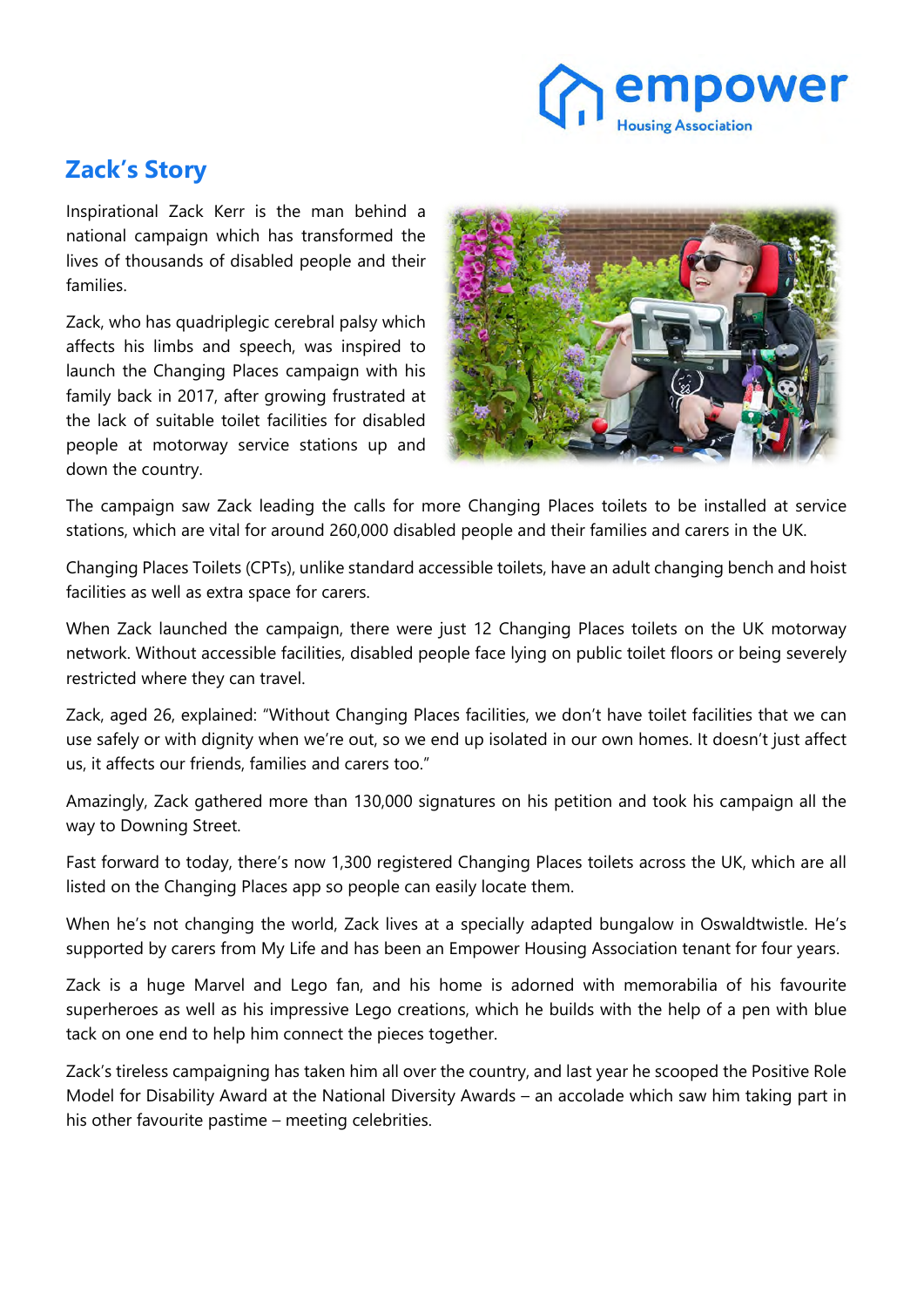### **Empower Housing Association**

### **Proposed Staff Structure**



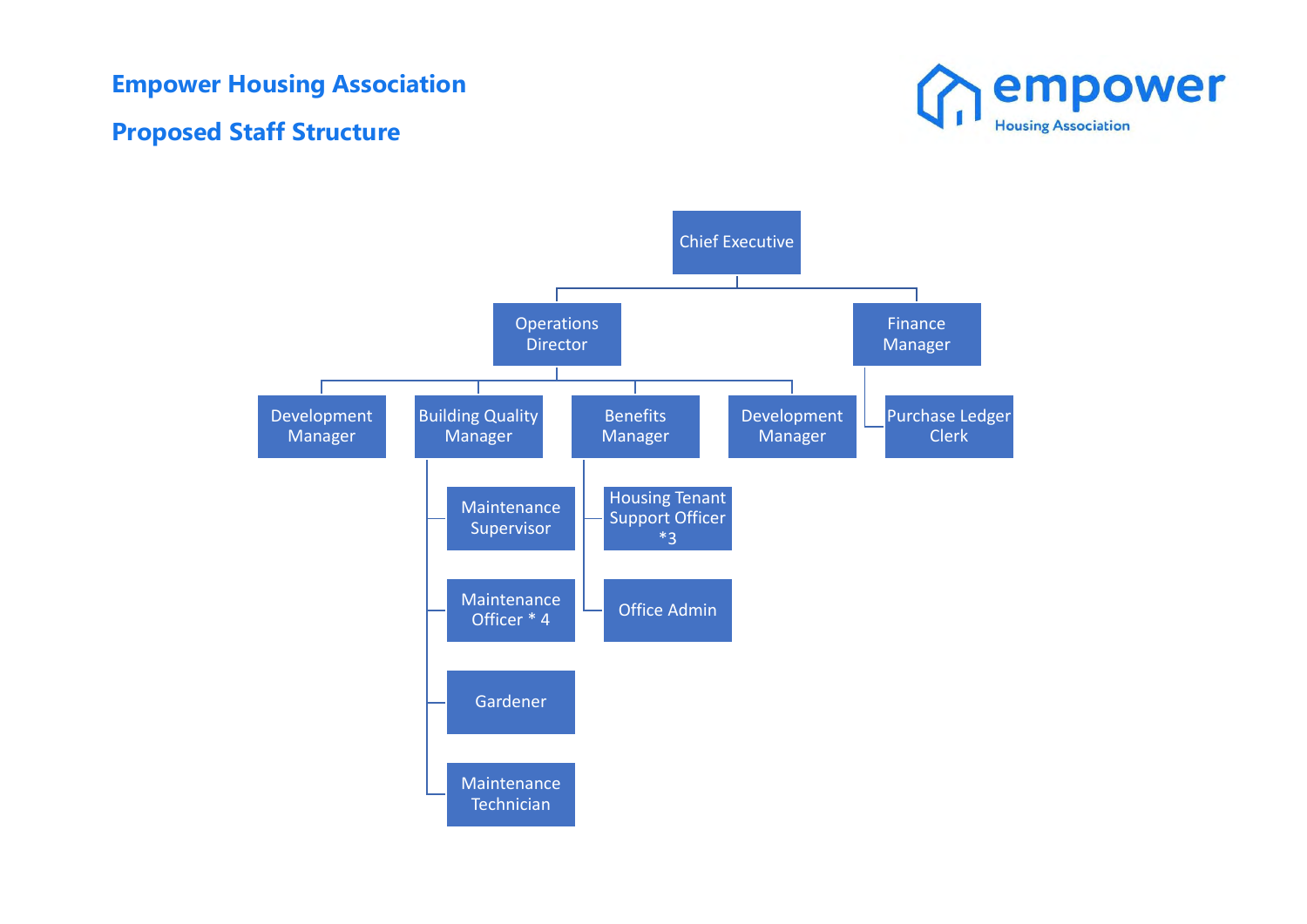## **Non-Executive Director £2k p.a. Lancashire**

**Empower Housing Association provides high quality housing that is specifically adapted to the needs of adults with disabilities, enabling them to live independently within their community. Founded in 2003 and [based](www.emaconsultancy.org.uk)  in Chorley in Lancashire, we currently provide around 211 homes. Our work makes an immense difference to the lives of our customers, offering them the tailored support and advice they need and the peace of mind that if something goes wrong in their home, we're there to help them fix it.**

**This is a great opportunity for someone who is passionate about supporting people to live independent lives: a chance to invest your skills and experience where it can make a real difference. Our Board Members work closely with our senior leaders to set the long-term strategic priorities for the organisation: making important decisions on where we should commit our resources and setting out our ambitions for the future. They also play an important role in ensuring that effective governance underpins what we do. That means monitoring organisational performance to ensure that we live up to our promises and being ready to challenge where needed. You'll also look to reassure yourself that we are prudent in managing our finances and risk, and that our customers' best interests are protected at all times.**

**It isn't essential for you to have undertaken a Board Member role before. We'd like to hear from people who can bring practical experience and knowledge of care, supported housing or adult social care to the role. We want people who understand the needs of our customers, and advocate on their behalf by standing in their shoes at the Board table. Most importantly you'll be able to demonstrate your passion and commitment for supporting people with disabilities and a readiness to put their needs at the centre of service design, and to measure success by the positive difference we can make to our customers' quality of life.** 

**You should be able to commit half a day each week to this work.**

**Please visit <www.emaconsultancy.org.uk>to find out more and apply. Or please call our retained consultants at ema for a confidential discussion: Ian Robertson on 07947 126329.**



**Closing date: 10 July 2022**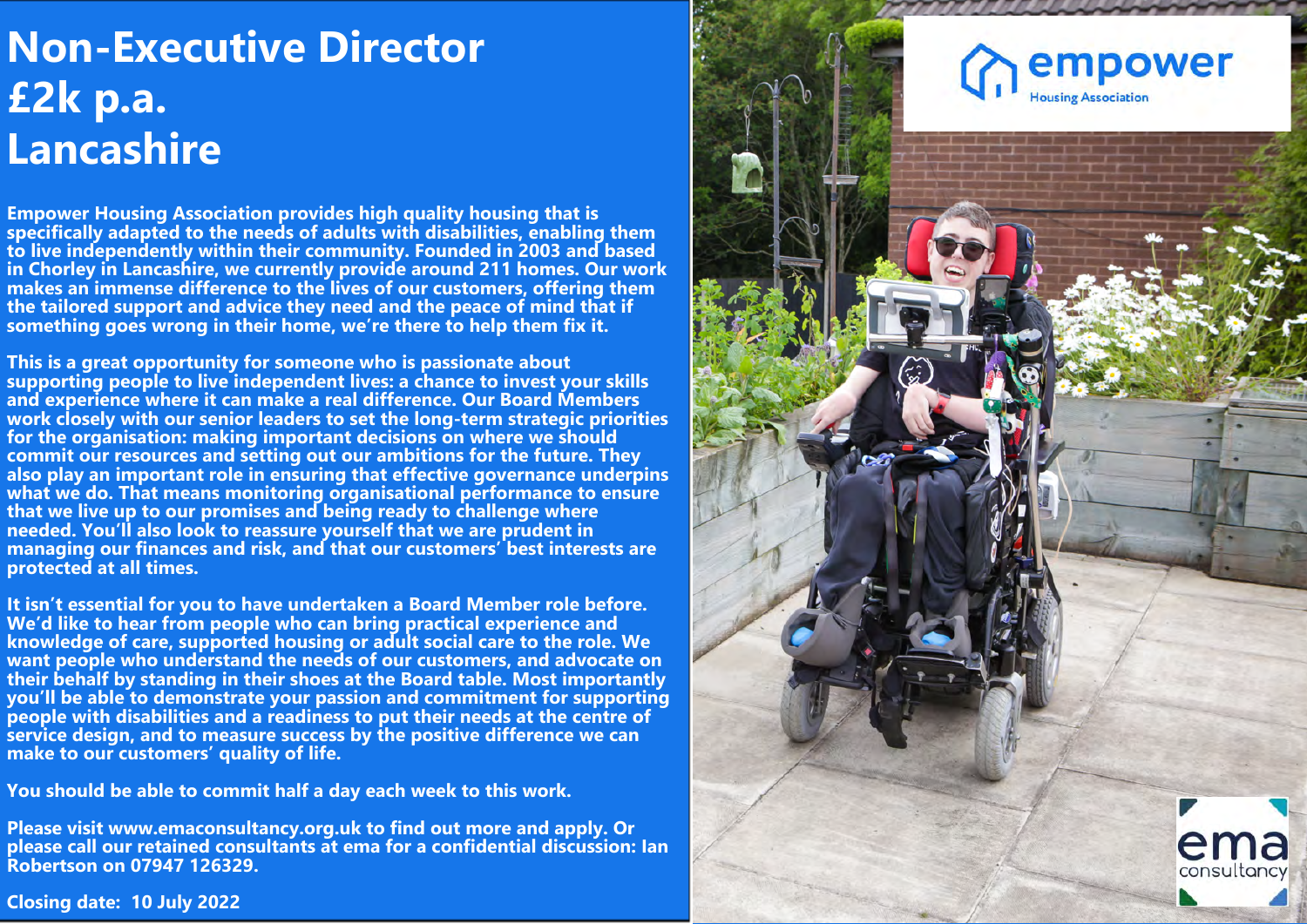

### **Board Member Role Profile**

### **Board Member Role Description Key Responsibilities:**

### *As a member of the Board of Management:*

- **1.** To oversee and set the long-term strategic direction for the organisation, in support of the Association Business Plan
- **2.** To ensure that the board fulfils its duties and responsibilities for the proper governance of the organisation including compliance and monitoring risk
- **3.** To ensure an effective business plan and budget is in place
- **4.** To ensure that performance is monitored and managed through internal controls and delegation
- **5.** To approve key policies to allow the organisation to achieve its objectives

### **Duties and tasks to fulfil the key responsibilities:**

- 1. To oversee and set the long-term strategic direction for the organisation including *monitoring risk* 
	- To collectively set the strategic objectives and high-level policies for the organisation
	- To contribute to establishing a framework for approving policies and plans to achieve those objectives
	- To uphold and promote the core policies, purpose, values and objectives of the Association
	- To ensure major risks are reviewed regularly and an effective risk management framework is maintained
	- To keep abreast of current developments and thinking in the sector including matters relating to housing, supported housing, social policy, regulation and investment

### *2. To ensure that the board fulfils its duties and responsibilities for the proper governance of the organisation including compliance*

- To act reasonably and always in the best interests of the organisation, and comply with its code of conduct; to ensure your behaviour as a Board Member models the values of the organisation
- To contribute to and share responsibility for decisions of the Board and any committee of the Board of which you are a member
- To work in partnership with the Chief Executive/Managing Director and the Senior Team; to challenge colleagues constructively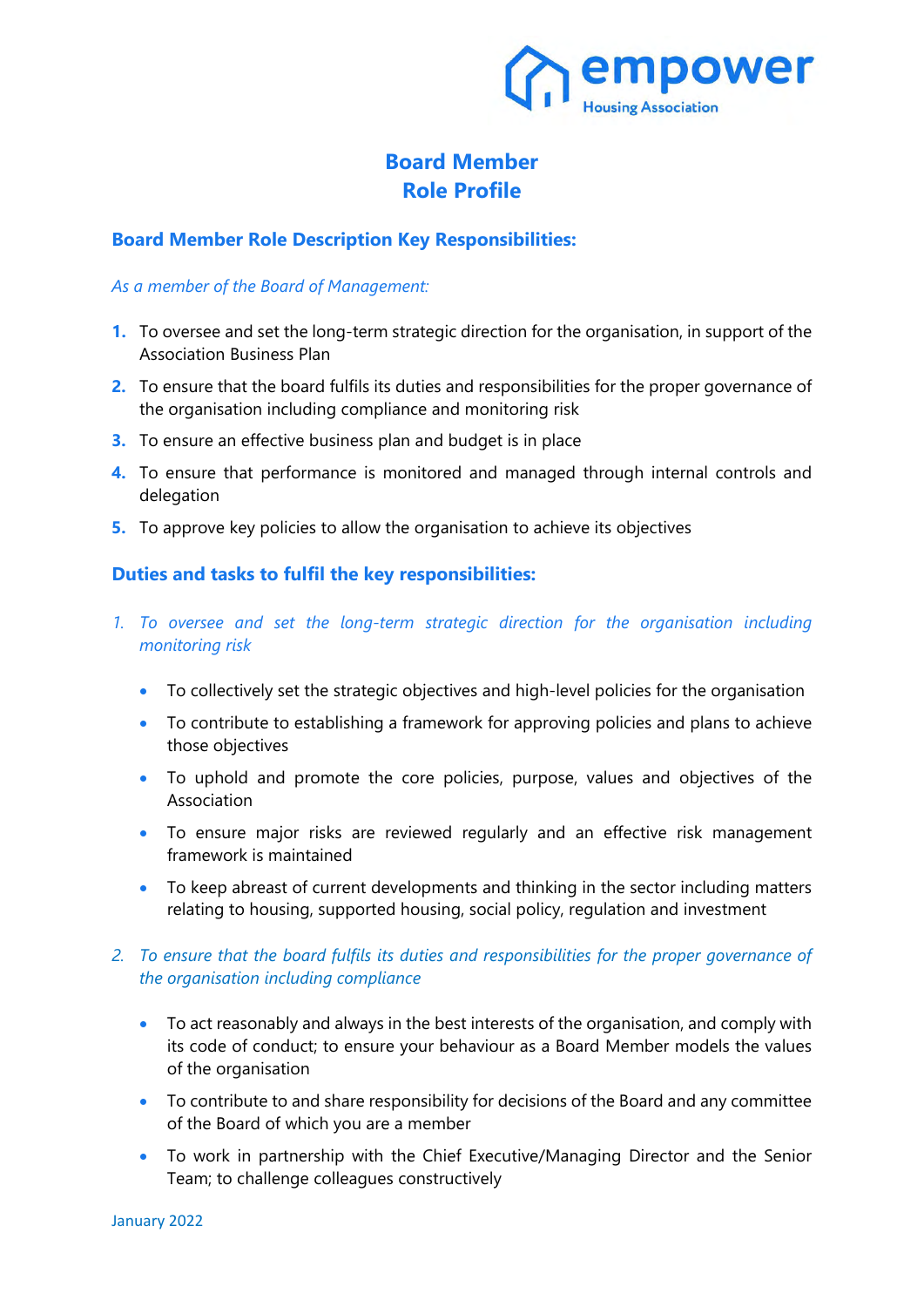- To satisfy yourself that the Association's affairs are conducted lawfully and in accordance with regulatory requirements and generally accepted standards of performance and probity
- To engage effectively with key stakeholders as required, particularly residents and their advocates
- To comply fully with the organisation's Governing Instrument including policies, procedures and standing orders
- *3. To ensure an effective business plan and budget is in place* 
	- To satisfy yourself as to the integrity of financial information, and ensure that all loan covenants are complied with;
	- To approve each year's accounts prior to publication and approve each year's budget and business plan;
- *4. To ensure that performance is monitored and managed through internal controls and delegation* 
	- To ensure there are appropriate mechanisms, both internal and external, to verify that the board receives a balanced and accurate picture of how the organisation is performing
	- To ensure that internal controls and systems are audited and reviewed regularly;
	- To monitor performance at a strategic level in relation to plans, budgets, controls and decisions;
	- To participate in regular reviews of Board performance, and in Board Member appraisal; to participate in Board development and training, and in other learning activities as required.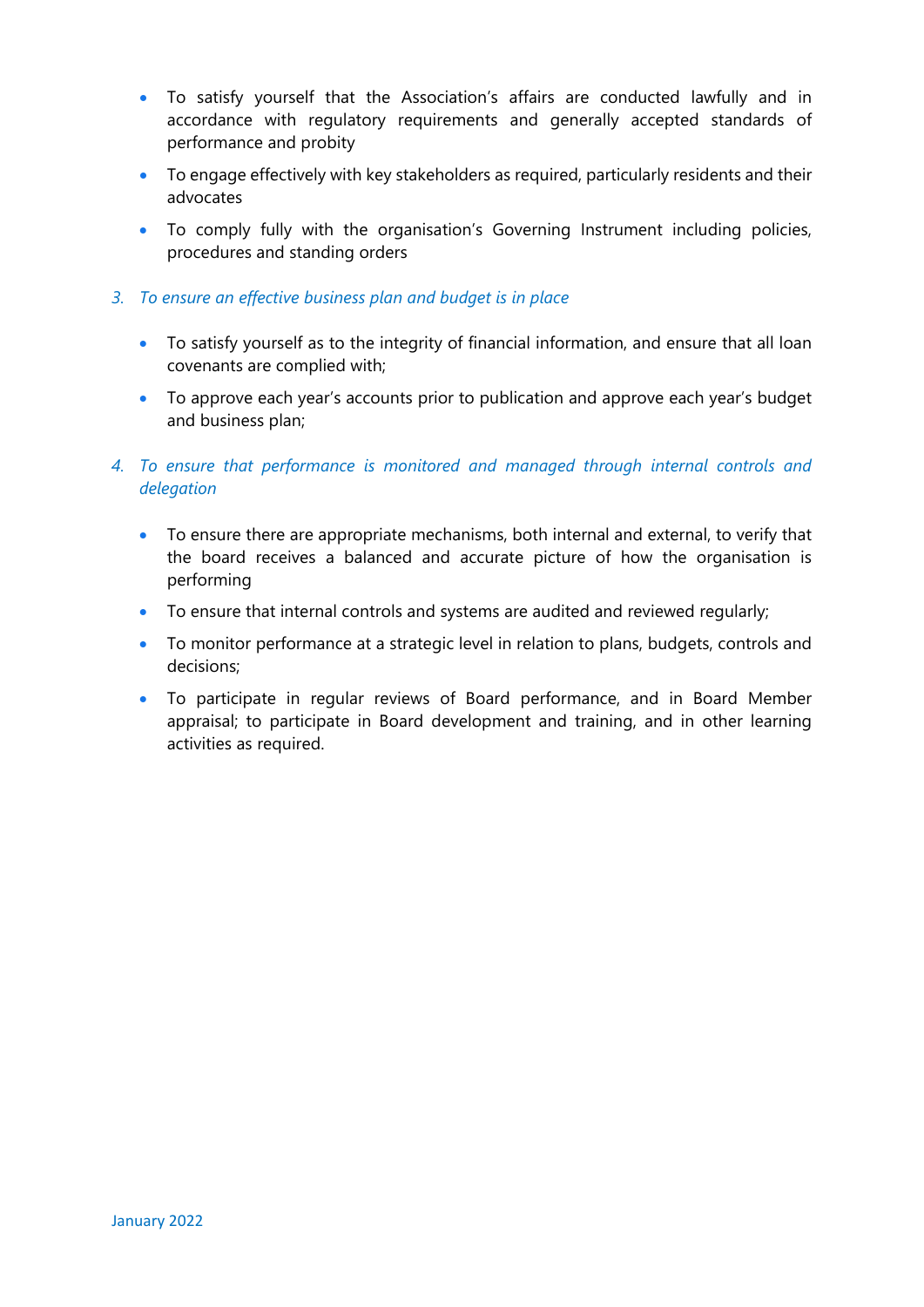

### **Board Member Role Specification**

| <b>KNOWLEDGE &amp; EXPERIENCE</b>                                                                                                                       | <b>Essential</b> | <b>Desirable</b> |
|---------------------------------------------------------------------------------------------------------------------------------------------------------|------------------|------------------|
| Experience of committee work                                                                                                                            |                  | X                |
| Understanding of best practice in governance                                                                                                            |                  | X                |
| Understanding of current issues in social housing                                                                                                       | X                |                  |
| Understanding of the social, economic and political<br>environment within which Empower operates, in<br>particular Supported housing                    | X                |                  |
| Experience of organisational performance frameworks                                                                                                     |                  | Χ                |
| <b>SKILLS &amp; ABILITIES</b>                                                                                                                           |                  |                  |
| Ability to make a constructive contribution to meetings<br>through preparation and understanding                                                        | Χ                |                  |
| Ability to understand complex issues including financial<br>information                                                                                 |                  | X                |
| Ability to work constructively with others to achieve<br>corporate objectives                                                                           | X                |                  |
| Good interpersonal and communication skills                                                                                                             | X                |                  |
| Ability to work as a member of a team of Board<br>members                                                                                               | X                |                  |
| Ability to attend Board meetings, training and<br>development events and other corporate activities<br>which may be held in the evening and at weekends | Χ                |                  |
| <b>PERSONAL QUALITIES</b>                                                                                                                               |                  |                  |
| Commitment to the vision and values of Empower<br>Housing                                                                                               | X                |                  |
| Commitment to equality and diversity in employment<br>and service delivery                                                                              | X                |                  |
| High standards of personal and professional integrity                                                                                                   | X                |                  |
| High level of personal drive                                                                                                                            | X                |                  |

*This role requires a commitment equivalent to up to one half day per week*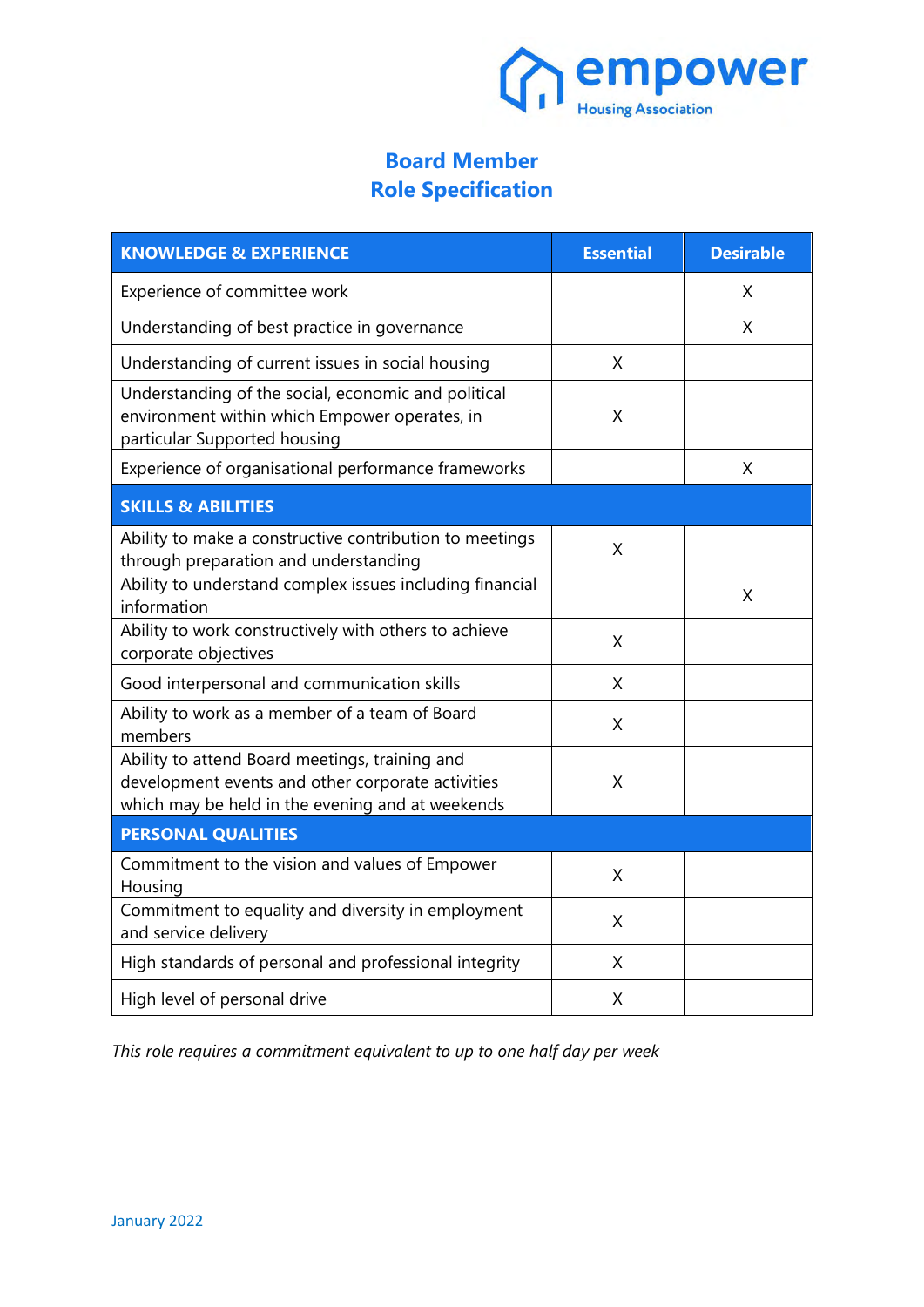

### **How to Apply**

### **Chief Executive / Non-Executive Director**

Thank you for expressing an interest in one of the above posts at Empower HA. If you have read the candidate briefing information and you would like to apply, please follow the guidelines below.

### **Application Process**

Please submit an up-to-date Curriculum Vitae (CV) and covering letter ensuring that you quote reference ema:440 for the post of Chief Executive and ema:441 for the Non-Executive Director post.

### **How to apply**

It is important that your CV highlights supporting evidence of how your previous experience and skills relate to the criteria outlined in the job description and person specification. Within your CV, please supply the following:

- Full name and postal address;
- Work and home telephone number, mobile number and email address (NB most written communication with you will be electronic);
- Employment history (explaining any gaps);
- Education and dates your qualifications were obtained;
- Current Memberships of relevant professional associations/Institutes and dates.

Your covering letter (maximum of 3 pages) should be used to convey why you are attracted to the role describing how your experience and skills will help Empower HA map out their future purpose, direction and priorities. The covering letter is considered an important aspect of your application and will be used to assess your motivation for the role.

#### **Timetable**

The timetable for the selection process is included below. In your supporting letter, please advise us if you have any difficultly with the outlined dates and/or any other dates when you are unavailable for assessment. We try to offer flexibility, but it can be difficult to convene the selection panel outside the advertised selection dates due to diary commitments.

Please return your application by 10 July 2022 (electronic submissions) to our retained consultants at ema consultancy Ltd: email: [responsehandling1@emaconsultancy.org.uk](mailto:responsehandling1@emaconsultancy.org.uk)